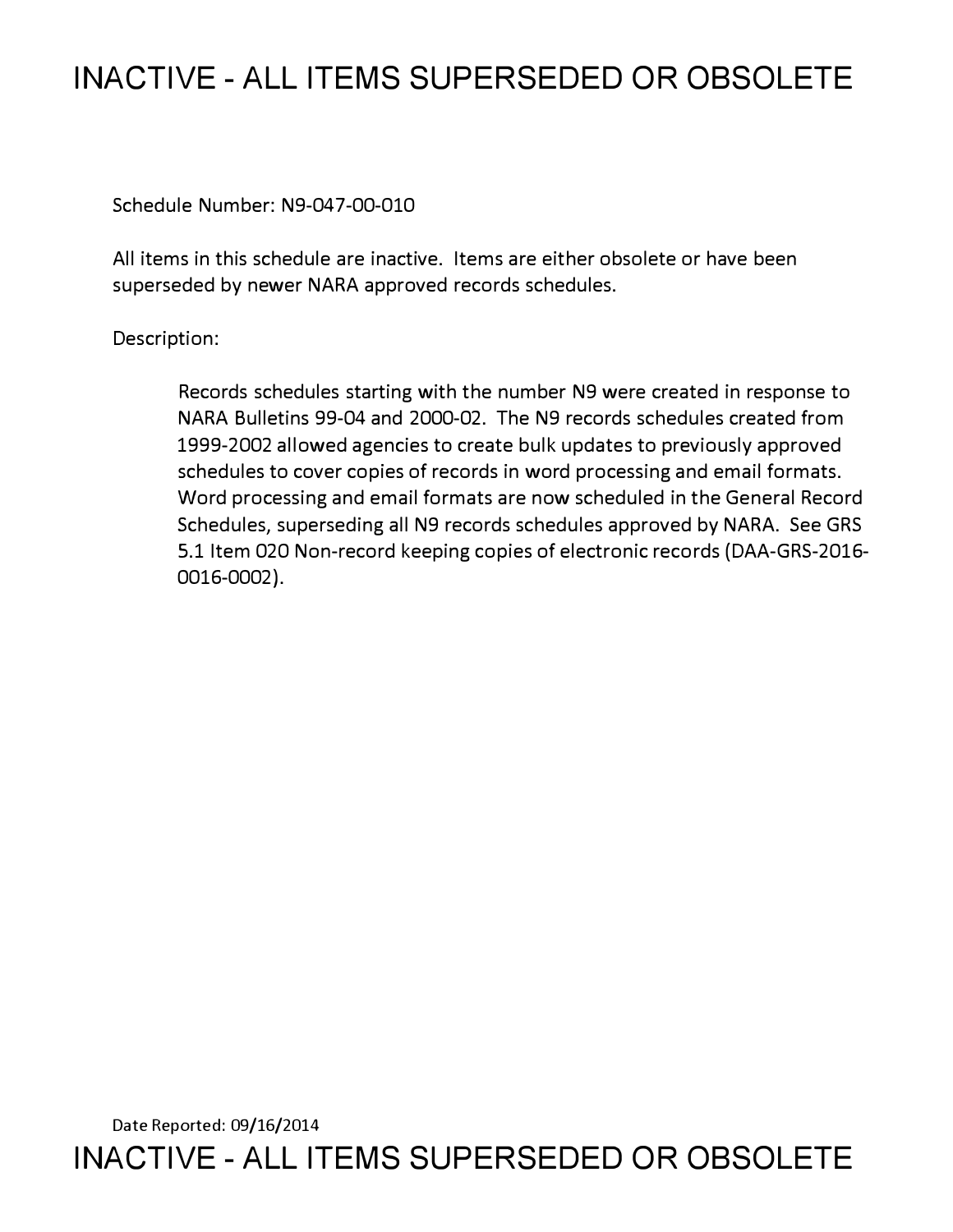| To<br>NATIONAL ARCHIVES & RECORDS ADMINISTRATION<br>Date received<br>JAN 102<br>8601 ADELPHI ROAD COLLEGE PARK, MD 20740-6001<br>FROM (Agency or establishment)<br><b>NOTIFICATION TO AGENCY</b><br>1<br><b>Social Security Administration</b><br><b>MAJOR SUBDIVISION</b><br>2<br>In accordance with the provisions of 44 U S C 3303a, the<br>disposition request, including amendments, is approved<br>except for items that may be marked "disposition not<br><b>MINOR SUBDIVISION</b><br>approved" or "withdrawn" in column 10<br>3<br><b>DATE</b><br>NAME OF PERSON WITH WHOM TO<br><b>TELEPHONE NUMBER</b><br>ARCHIVIST OF THE UNITED STATES<br>5<br>4<br><b>CONFER</b><br><b>Stanley Nusenko</b><br>410/965-8987<br>$5 - 8 - 00$<br>FAX 410/966-1704<br><b>AGENCY CERTIFICATION</b><br>6<br>I hereby certify that I am authorized to act for this agency in matters pertaining to the disposition of its records and that the<br>records proposed for disposal on the attached _________ page(s) are not needed now for the business for this agency or will not be<br>needed after the retention periods specified, and that written concurrence from the General Accounting Office, under the<br>provisions of Title 8 of the GAO Manual for Guidance of Federal Agencies,<br>is not required<br>has been requested<br>$\Box$ is attached, or<br><b>TITLE</b><br>SIGNATURE OF AGENCY REPRESENTATIVE<br><b>DATE</b><br>SSA Records Officer<br>9 GRS OR<br><b>10 ACTION TAKEN</b><br>SUPERSEDED JOB<br>7 ITEM NO<br>8 DESCRIPTION OF ITEMAND PROPOSED DISPOSITION<br>(NARA USE ONLY)<br><b>CITATION</b><br><b>Motor Vehicle Files</b><br>(See attached submission in response to<br>NARA Bulletin 99-04) | <b>REQUEST FOR RECORDS DISPOSITION AUTHORITY</b>   |  | <b>JOB NUMBER</b><br>N9-47-00-10 |  |  |  |
|-----------------------------------------------------------------------------------------------------------------------------------------------------------------------------------------------------------------------------------------------------------------------------------------------------------------------------------------------------------------------------------------------------------------------------------------------------------------------------------------------------------------------------------------------------------------------------------------------------------------------------------------------------------------------------------------------------------------------------------------------------------------------------------------------------------------------------------------------------------------------------------------------------------------------------------------------------------------------------------------------------------------------------------------------------------------------------------------------------------------------------------------------------------------------------------------------------------------------------------------------------------------------------------------------------------------------------------------------------------------------------------------------------------------------------------------------------------------------------------------------------------------------------------------------------------------------------------------------------------------------------------------------------------------------------------------------------------------|----------------------------------------------------|--|----------------------------------|--|--|--|
|                                                                                                                                                                                                                                                                                                                                                                                                                                                                                                                                                                                                                                                                                                                                                                                                                                                                                                                                                                                                                                                                                                                                                                                                                                                                                                                                                                                                                                                                                                                                                                                                                                                                                                                 |                                                    |  |                                  |  |  |  |
|                                                                                                                                                                                                                                                                                                                                                                                                                                                                                                                                                                                                                                                                                                                                                                                                                                                                                                                                                                                                                                                                                                                                                                                                                                                                                                                                                                                                                                                                                                                                                                                                                                                                                                                 |                                                    |  |                                  |  |  |  |
|                                                                                                                                                                                                                                                                                                                                                                                                                                                                                                                                                                                                                                                                                                                                                                                                                                                                                                                                                                                                                                                                                                                                                                                                                                                                                                                                                                                                                                                                                                                                                                                                                                                                                                                 |                                                    |  |                                  |  |  |  |
|                                                                                                                                                                                                                                                                                                                                                                                                                                                                                                                                                                                                                                                                                                                                                                                                                                                                                                                                                                                                                                                                                                                                                                                                                                                                                                                                                                                                                                                                                                                                                                                                                                                                                                                 |                                                    |  |                                  |  |  |  |
|                                                                                                                                                                                                                                                                                                                                                                                                                                                                                                                                                                                                                                                                                                                                                                                                                                                                                                                                                                                                                                                                                                                                                                                                                                                                                                                                                                                                                                                                                                                                                                                                                                                                                                                 |                                                    |  |                                  |  |  |  |
|                                                                                                                                                                                                                                                                                                                                                                                                                                                                                                                                                                                                                                                                                                                                                                                                                                                                                                                                                                                                                                                                                                                                                                                                                                                                                                                                                                                                                                                                                                                                                                                                                                                                                                                 |                                                    |  |                                  |  |  |  |
|                                                                                                                                                                                                                                                                                                                                                                                                                                                                                                                                                                                                                                                                                                                                                                                                                                                                                                                                                                                                                                                                                                                                                                                                                                                                                                                                                                                                                                                                                                                                                                                                                                                                                                                 |                                                    |  |                                  |  |  |  |
|                                                                                                                                                                                                                                                                                                                                                                                                                                                                                                                                                                                                                                                                                                                                                                                                                                                                                                                                                                                                                                                                                                                                                                                                                                                                                                                                                                                                                                                                                                                                                                                                                                                                                                                 |                                                    |  |                                  |  |  |  |
|                                                                                                                                                                                                                                                                                                                                                                                                                                                                                                                                                                                                                                                                                                                                                                                                                                                                                                                                                                                                                                                                                                                                                                                                                                                                                                                                                                                                                                                                                                                                                                                                                                                                                                                 |                                                    |  |                                  |  |  |  |
|                                                                                                                                                                                                                                                                                                                                                                                                                                                                                                                                                                                                                                                                                                                                                                                                                                                                                                                                                                                                                                                                                                                                                                                                                                                                                                                                                                                                                                                                                                                                                                                                                                                                                                                 | PREVIOUS EDITION NOT USABLE<br><b>JUN 2 1 2000</b> |  |                                  |  |  |  |

 $\mathbf{r} = \mathbf{r} \times \mathbf{r}$ 

 $\mathcal{L}(\mathcal{L})$  ,  $\mathcal{L}(\mathcal{L})$  ,  $\mathcal{L}(\mathcal{L})$ 

 $\tilde{\mathbf{r}}$ 

 $\mathcal{L}^{\text{max}}_{\text{max}}$ 

 $\mathcal{A}$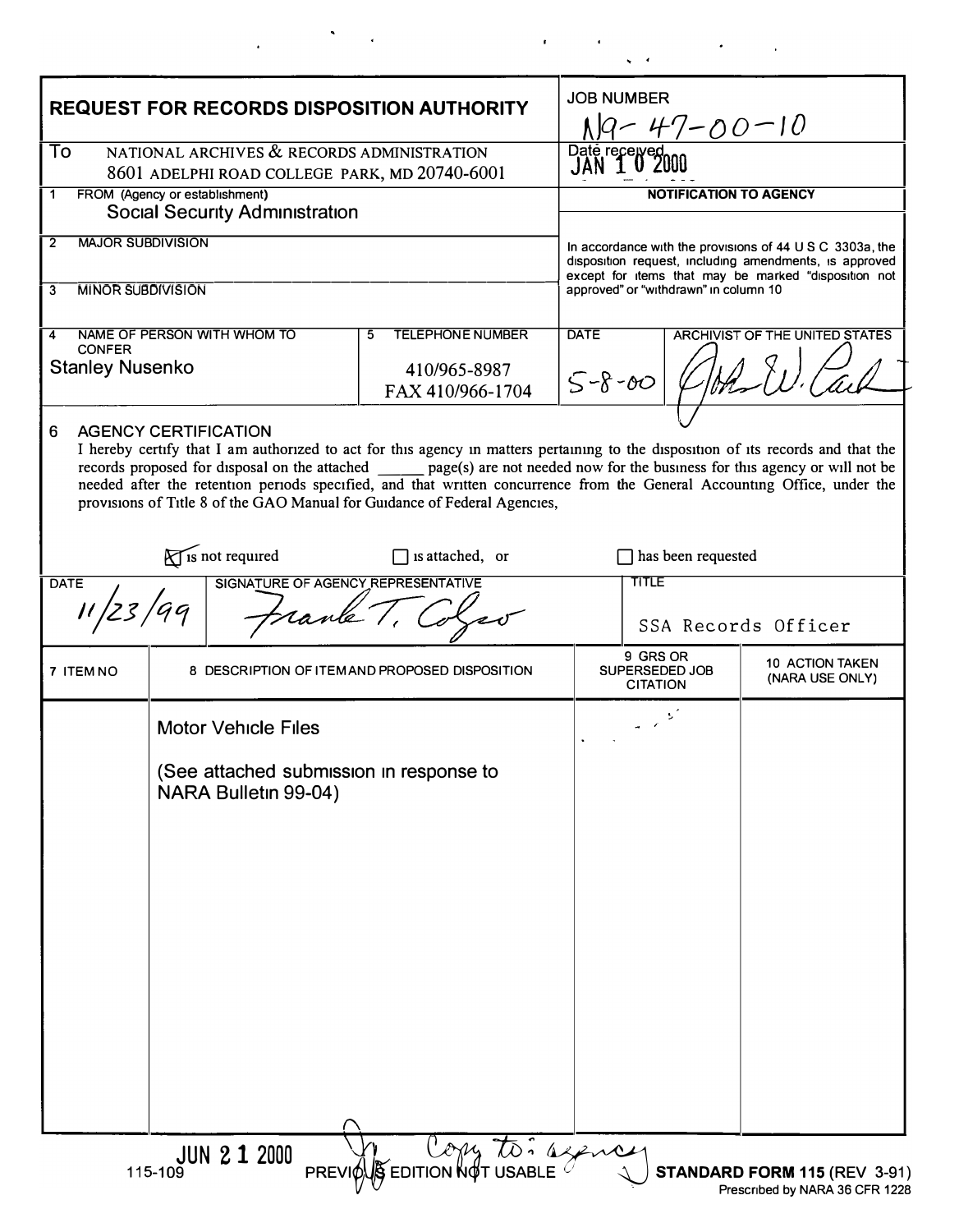## **MODEL II FINAL**

## **OFFICE OF PUBLICATIONS AND LOGISTICS MANAGEMENT SOCIAL SECURITY ADMINISTRATION**

## Motor Vehicle Files

Records accumulated by Office of Publication and Logistics Management

- a Electromc copies created on electromc mail and word processmg systems for all GOVERNMENT MOTOR VEHICLE REPORTS under the MVH file code for all senes covered by **NARA**  D<sub>1</sub>spos<sub>1t1</sub>on Job numbers
	- 1 Electromc copies created on electromc mail and word processmg systems for all Monthly Mileage Reports, which consist of monthly report on staff hours used, trips made, passengers transported and/or miles traveled in providing shuttle, U-drive-it, chauffeured, truckmg, and other transportation services under MVH file code for all senes covered by NARA Disposition Job number [NCl-47-76-12 (4 b)], (1 items, 1 temporary)

Disposition Delete/Destroy when 2 years old or after recordkeeping copy has been produced whichever occurs first

2 Electromc copies created on electromc mail and word processmg systems for all Usage/Repair Cost Reports, which consist of documents related to charges and costs for the use of and repairs to General Services Administration motor vehicles Included is GSA motor pool charges, directly related papers and srrmlar documents under the MVH code for all series covered by NARA Disposition Job number  $[NC1-47-81-19 (1 b (6))]$ , (1 item, 1 temporary)

Disposition Delete/Destroy when 3 years old

3 Electromc copies created on electromc mail or word processmg systems for all Daily Vehicle Reports which contam a history of motor vehicle usage by SSA employee file which includes one copy of each edition of an SSA public information publication together with related background matenal The proceedmg 1s covered under the MVH code for all senes covered by NARA Disposition Job Number  $[NC1-47-76-12 (4 c)]$ , (1 items, 1 temporary)

Disposition Delete/Destroy when 1 year old

- b Electromc copies created on electromc mail and word processmg systems for all GOVERNMENT MOTOR VEHICLE OPERATOR FILES under the MVH file code for all senes covered by NARA Disposition Job numbers
	- Electromc copies created on electromc mail and word processmg systems for all  $\mathbf{1}$ Applications, which consist of applications for Government motor vehicle operator's cards and related documents, such as physical fitness inquiry forms and reports received from the Motor Vehicle Administration These documents contain name, social security number, date and place of birth, physical fitness, accident, and driver's license mformation, under MVH file code for all series covered by NARA Disposition Job number [NCl-47-76-5 (BI)], (1 items, 1 temporary)

Disposition Destroy after a recordkeeping copy has been produced